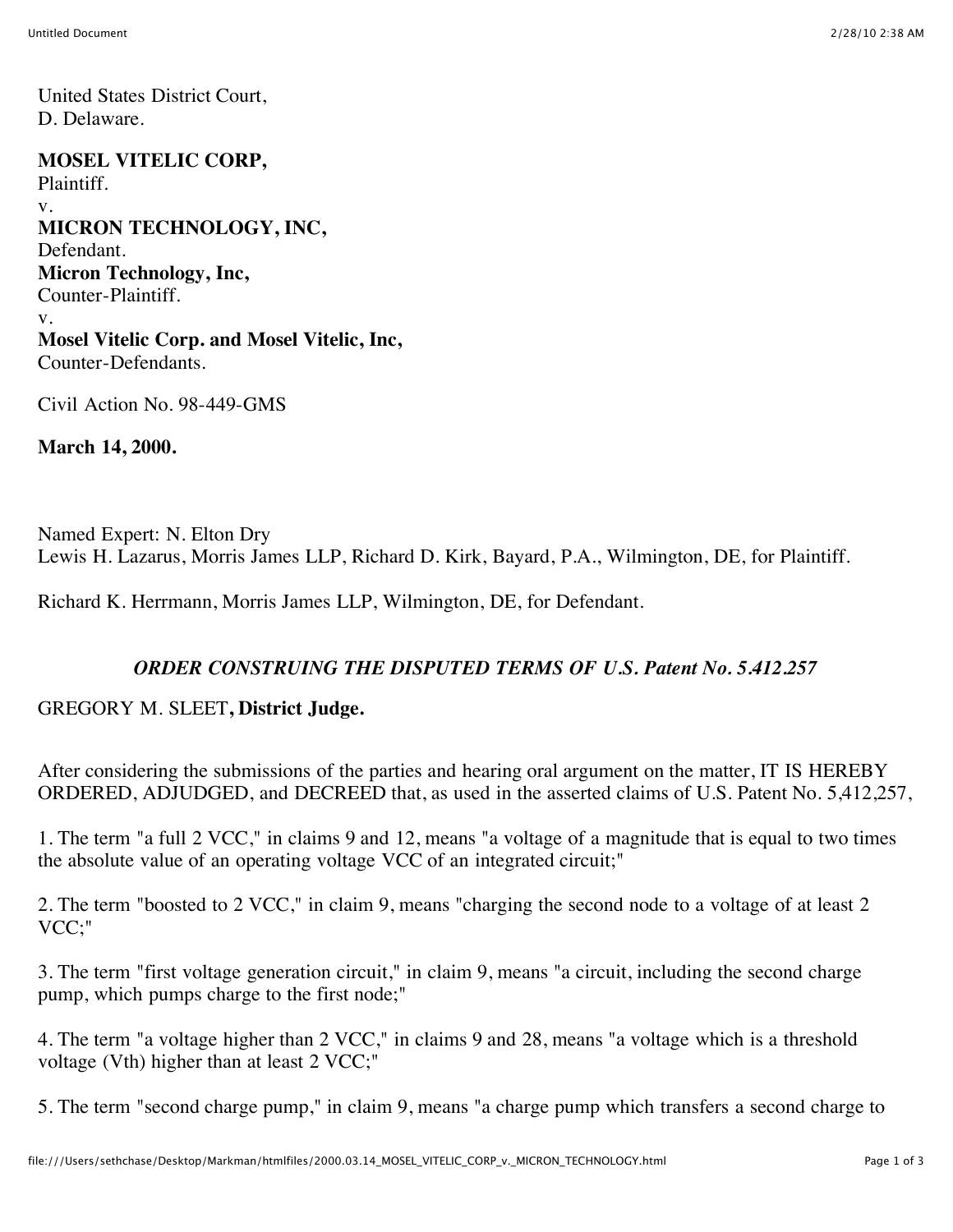the first node;" this second charge pump is not cascaded, *i.e.,* not connected in series, with the first charge pump and its charge originates on a separate path than the first charge transferred by the first charge pump;

6. The term "above 2 VCC," in claim 9, means "a voltage which is a threshold voltage (Vth) higher than at least two times the supply voltage (2 VCC) on the first node;"

7. The term "can couple a full 2 VCC," in claim 9, means that the first transistor is able to actually pump a voltage equal to 2 VCC from the second node to the capacitive load;

8. The term "from the second node to the capacitive load," in claim 9, means that the first charge pump couples the charge from the second node to the capacitive load;

9. The term "second voltage generation circuit for developing a voltage of 2 VCC at said third node," in claim 9, means "a circuit that can actually generate a voltage with a magnitude of 2 VCC at the third node;"

10. The term "charge from the first pump input," in claim 12, means "the charge which is transferred from the first pump input to the first pump output *via* the first transistor which couples the two;"

11. The term "internal node distinct from said first pump input," in claim 12, means "an internal node which is separate from the first pump input yet coupled to the control electrode of the first transistor;"

12. The term "second charge pump for pumping said internal node," in claims 12 and 29, means "a charge pump which transfers a second charge to the internal node;" this second charge pump is not cascaded, *i.e.,* not connected in series, with the first charge pump and its charge originates on a separate path than the first charge transferred by the first charge pump;

13. The term "voltage sufficient to permit," in claim 12, means "a voltage which is a threshold voltage (Vth) higher than at least two times the supply voltage (2 VCC) on the first node;"

14. The term "to develop a full 2 VCC," in claim 12, means that the first transistor is able to actually pump a voltage equal to 2 VCC at the first charge pump output;

15. The term "relatively high efficiency," in claim 12, means "a level of efficiency that is greater than that of the prior art two-stage pumps operating at the same output and voltage level;"

16 The term "single stage," in claims 20 and 21, means "a charge pump that has only one pumping stage, *i.e.,* a charge pump which is not cascaded;"

17. The term "driving said first node to 2 VCC," in claim 28, means "charging the first node to a voltage of at least 2 VCC;"

18. The term "transfer the voltage on said first node to a capacitive node," in claim 28, means that the voltage on the first node is transferred to the capacitive node;

19. The term "second charge pump," in claims 28 and 29, means "a charge pump which transfers a second charge to the control electrode;" this second charge pump is not cascaded, *i.e.,* not connected in series, with the first charge pump and its charge originates on a separate path than the first charge which is transferred